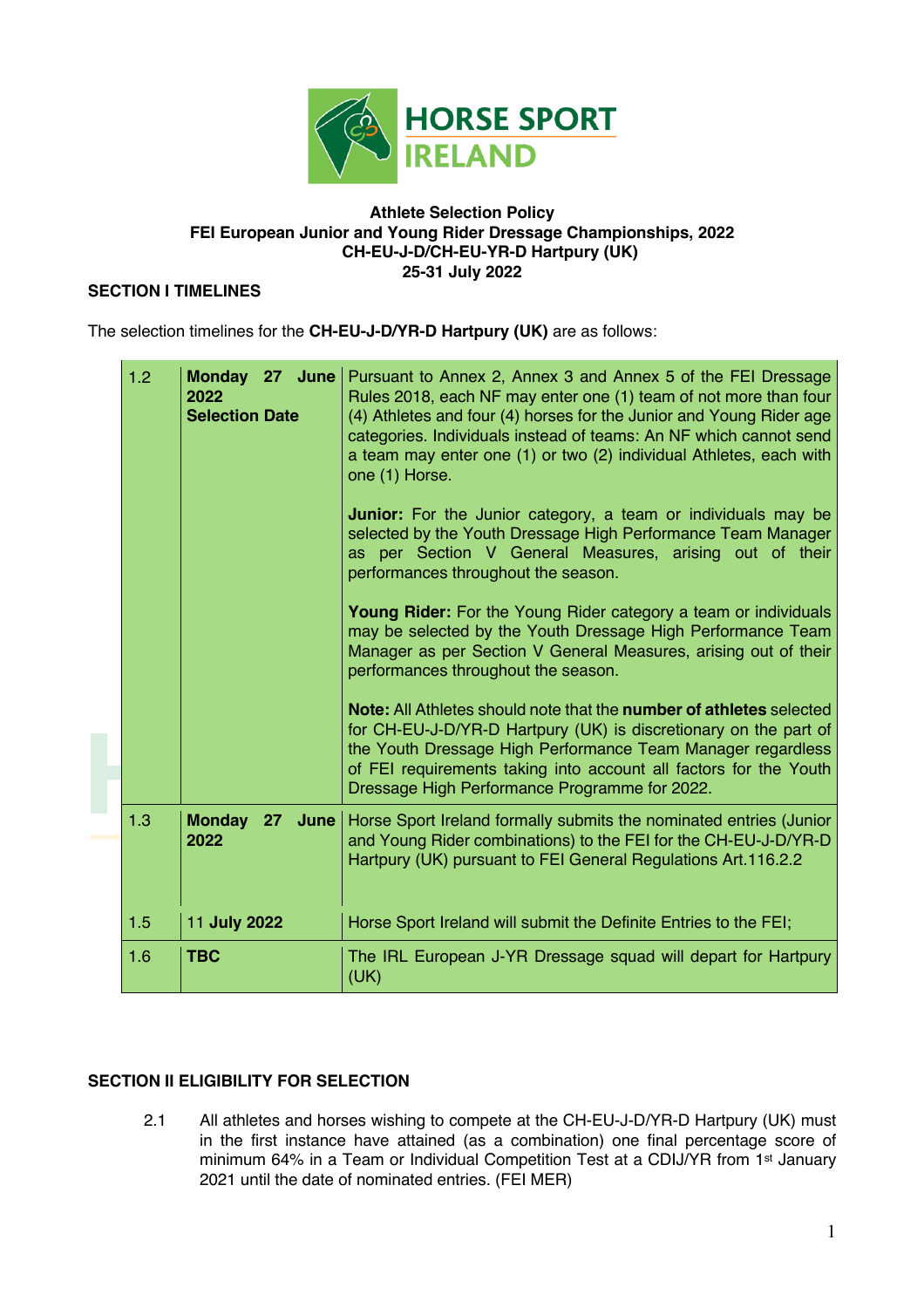- 2.2 It is the sole responsibility of each Junior/Young Rider Dressage Athletes, their Person Responsible and/or their personal management team to ensure that the athlete/horse combination meets the required level for selection.
- 2.3 Thereafter, Junior/Young Rider Dressage Athletes, their Person Responsible and/or their personal management team should be mindful that the criteria as stated above, is only a **MINIMUM** requirement.
- 2.4 An athlete may compete in CDIs and Championships for Juniors from the beginning of the calendar year in which he reaches the age of fourteen (14) until the end of the year in which he reaches the age of eighteen (18). An Athlete may compete as a **Young Rider** from the beginning of the calendar year in which he reaches the age of sixteen (16) until the end of the calendar year in which he reaches the age of twenty-one (21).

# **SECTION III RESPONSIBILITES**

- 3.1 It is the sole responsibility of all Junior/Young Rider Dressage Athletes, their Person Responsible and/or their personal management team to be fully cognisant of the current FEI Rules for Dressage and the FEI Clean Sport policy.
- 3.2 Athletes must strictly abide by the principles of the following:
	- i. FEI General Regulations;
	- ii. FEI Code of Conduct for the Welfare of the Horse;
	- iii. HSI & FEI Equine Anti-Doping Rules and Equine Controlled Medication Rules and the Human Anti-Doping Rules as set out by the FEI and Sport Ireland;
	- iv. Horse Sport Ireland General Rules and Policies;
	- v. The Horse Sport Ireland *'Athlete Code of Conduct'* and act in a manner that does not bring Team Ireland Equestrian into disrepute, please see **Appendix 1** attached;
	- vi. The Horse Sport Ireland *'Social Media Policy'*, please see **Appendix 2** attached;
- 3.3 Prompt communications with the Youth Dressage High Performance Team Manager, Team Veterinarian and Horse Sport Ireland in relation to the High Performance Youth Dressage Programme are required throughout the season.
	- 3.5 Athletes must show a commitment to personal fitness and professional behaviour.
	- 3.6 All Athletes selected will be required to wear the official HSI Team Ireland Equestrian kit while participating at the CH-EU-J-D/YR-D in Hartpury (UK).
	- 3.7 One of the goals of the Horse Sport Ireland High Performance Youth Dressage Programme is to build a good team spirit within the squad.

# **SECTION IV VETERINARY**

- 4.1 The Youth Dressage High Performance Team Manager and/or Horse Sport Ireland can request that a Horse be made available for inspection by the Team Veterinarian or an appointed Veterinarian at any time. Athletes must comply with this request.
- 4.2 Athletes must notify the Youth Dressage High Performance Team Manager of any change in their horse's health status or of any veterinary issues when they first become apparent;
- 4.3 The Youth Dressage High Performance Team Manager and/or Horse Sport Ireland can send the Team Veterinarian or an appointed Veterinarian to take a blood and/or urine sample from a horse at any time, for the purposes of testing for prohibited substances, and/or as part of an assessment of the horse's well-being.
- 4.4 Athletes (at their own expense), shall make available, upon the request of the Team Veterinarian or an appointed Veterinarian, the veterinary records of horses being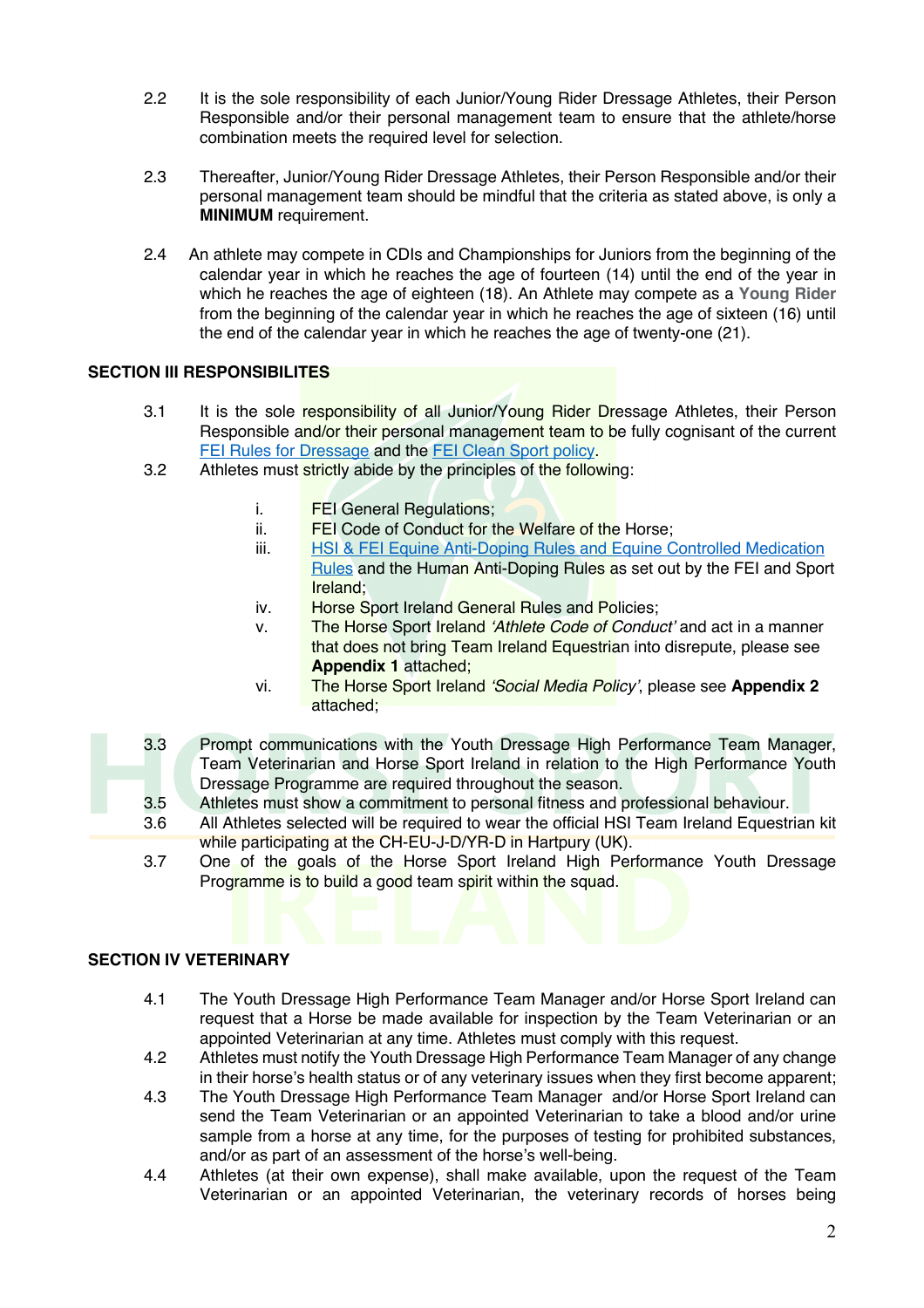considered for selection. In addition, athletes, (at their own expense), shall be responsible for supplying any follow-up diagnostic information requested by the Team Veterinarian for horses being considered for selection. Athletes, (at their own expense), are to consider any treatment prescribed by the Team Veterinarian, in consultation with the horses regular Private Treating Veterinarian. Failure to comply with any request of the Team Veterinarian or an appointed Veterinarian may result in the removal of the athlete/horse combination from selection by the Youth Dressage High Performance Team Manager.

- 4.5 Each athlete will be required to keep a log book for their horses in which they must record all products, treatments, supplements used on or given to their horse from selection date **Monday 27 June 2022** until the first vet inspection on 25 **July 2022.** The Team Veterinarian will be entitled to view this log book at any time. Athletes are required to submit this log book together with the Medication and Anti Doping Control Declaration **(Appendix 3)** to the Team Veterinarian on or before 6 **July 2022** in line with Rule 8.12 of the Horse Sport Ireland General Rules.
- 4.6 In the event that treatments and medications are necessary subsequent to the submission of the log book, express approval is required from Team Veterinarian and the Youth Dressage High Performance Team Manager. This is a mandatory requirement to ensure that squad horses are managed appropriately within the pre-competition window and before departure.
- 4.7 For the purposes of section IV, the Youth Dressage High Performance Team Manager reserves her right to remove an athlete combination from selection, where the athlete does not comply with any of the above veterinary requests or the horse is deemed unsound by the Team Veterinarian to travel and compete at the CH-EU-J-D /YR-D Hartpury (UK). The decision of the Youth Dressage High Performance Team Manager on advice from the Team Veterinarian is final.

# **SECTION V SPECIFIC SELECTION CRITERIA**

# **Junior and Young Rider**

- 5.1 Pursuant to Art. J-16.2 of FEI Dressage Rules 2021, An NF may enter one (1) team. Each team is composed of three (3) Athletes and three (3) Horses or four (4) Athletes and four (4) Horses. Alternatively, An NF which cannot send a team may enter one (1) or two (2) individual Athletes, each with one (1) Horse.
- 5.2 For 2022, The Youth Dressage High Performance Team Manager in her absolution sole discretion may select teams or individuals to compete at the CH-EU-J-D/CH-EU-YR-D. Further, the Youth Dressage High Performance Team Manager will decide on the number of athletes who will be entered, regardless of the MER achieved by Junior and Young Rider athletes. Athletes who have achieved a final score of minimum **66%** in either the team or individual test at a CDIJ/YR between 01/06/2021 and 25/06/2022 will be considered eligible for selection.
- 5.3 For the CH-EU-J-D/YR-D, individual and/or team places shall be selected by the Youth Dressage High Performance Team Manager in her sole and absolute discretion, considering the general measures as set out in  $Art.5.19 - 5.22$  to achieve the best possible result at the CH-EU-J-D/CH-EU-YR-D.

### **General Measures**

5.4 Without in anyway limiting the discretion of the Youth Dressage High Performance Manager, the following measures will be considered in the context of the selection of the team or individual places for Junior and Young Rider categories.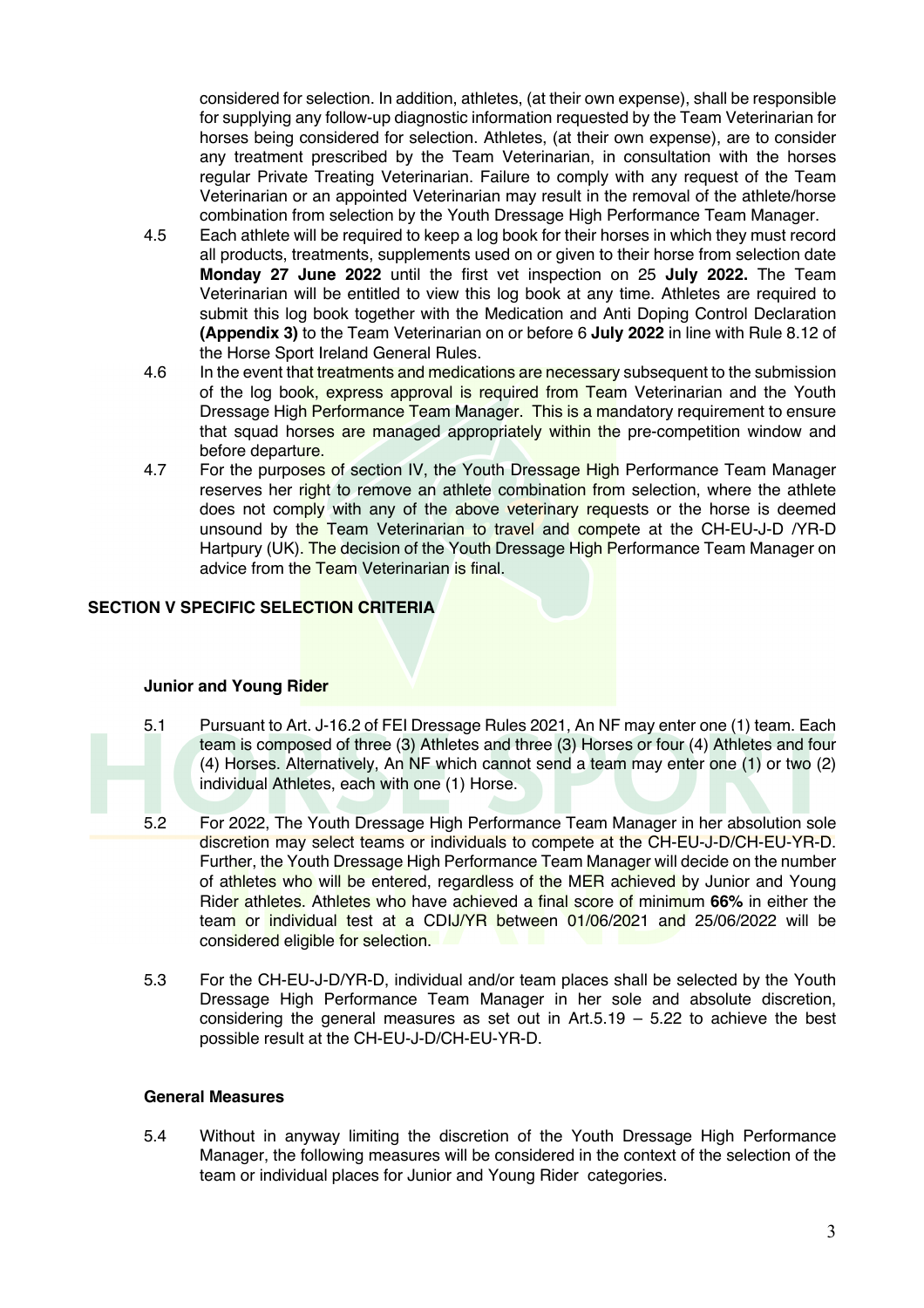- 5.5 Further, the below measures will also be considered when selecting (if applicable) athlete/horse combinations that will be named as non-travelling reserves in order. All reserves selected should be available (if necessary) to step in to the squad up until the departure date for the Championships.
- 5.6 In assessing the performances of combinations, the Youth Dressage High Performance Team Manager will consider the following competition measures:
	- i The scores achieved in each class from national and international events campaigned at during 2021 and 2022.
	- ii. In addition the HPM will nominate two mandatory selection events to performance test the athletes prior to the selection date of 27th June 2022. These events will determine current form and fitness of the combinations.
	- iii. The final placing of the Combination (note that the score and the placing of each Combination will be considered but do not automatically position one Combination above another for selection purposes)
	- iv. Athletes based outside of Ireland will compete at designated key events as identified by the Dressage High Performance Youth Team Manager.
- 5.7 In assessing the performance of combinations, the Youth Dressage High Performance Team Manager will give consideration to general measures. These general measures include, but are not limited to:
	- i. Past performances and present form of the athlete and Pony combination.
	- ii. the suitability of the Combination with regard to the likely characteristics of the arenas at Hartpury and for the unexpected conditions of the CH-EU-J-D/CH-EU-YR-D (taking into account the objective of the team and individual competition);
	- iii. **the ability of the Athlete and his/her support team to operate and perform** in a FEI championship environment which is highly regulated & pressurised;
	- iv. the ability of the Athlete and/or support team to contribute towards an effective team and winning orientated environment.
	- v. the overall balance of the Combinations that have been selected.
	- vi. the ability and experience of the Combination to compete successfully at the highest level of international competition.
	- vii. demonstrated experience and/ or success at Championship level; the ability, or potential ability, of a Horse and/or Athlete to perform under the stress and pressure of a FEI Championships.
	- viii. the ability of the Athlete, their personal responsible and/or their personal management team to prepare their horse to peak condition for a major campaign, such as the FEI Championship.
	- ix. consistency of performance and the likelihood of a suitable performance to contribute towards a team medal outcome may be a consideration.
	- x. exceptional ability of a Combination (and the potential to achieve an individual medal) may be a consideration and may, in the Dressage High Performance Manager's sole discretion, place a Combination with less experience or consistency ahead of another Combination.
	- xi. Strong commitment to the Horse Sport Ireland Youth Dressage High Performance Programme;
- 5.8 Athletes should note that where a squad place is secured this place is wholly dependent on the athlete/horse combination **maintaining fitness, form and soundness.**
- 5.9 The soundness of the Horse to meet the challenges of competing and travelling to the CH-EU-J-D/CH-EU-YR-D Hartpury (UK) will be a significant factor in any selection decision. Athletes must keep the Youth Dressage High Performance Team Manager fully briefed on any health or soundness issues the horse may have both historically and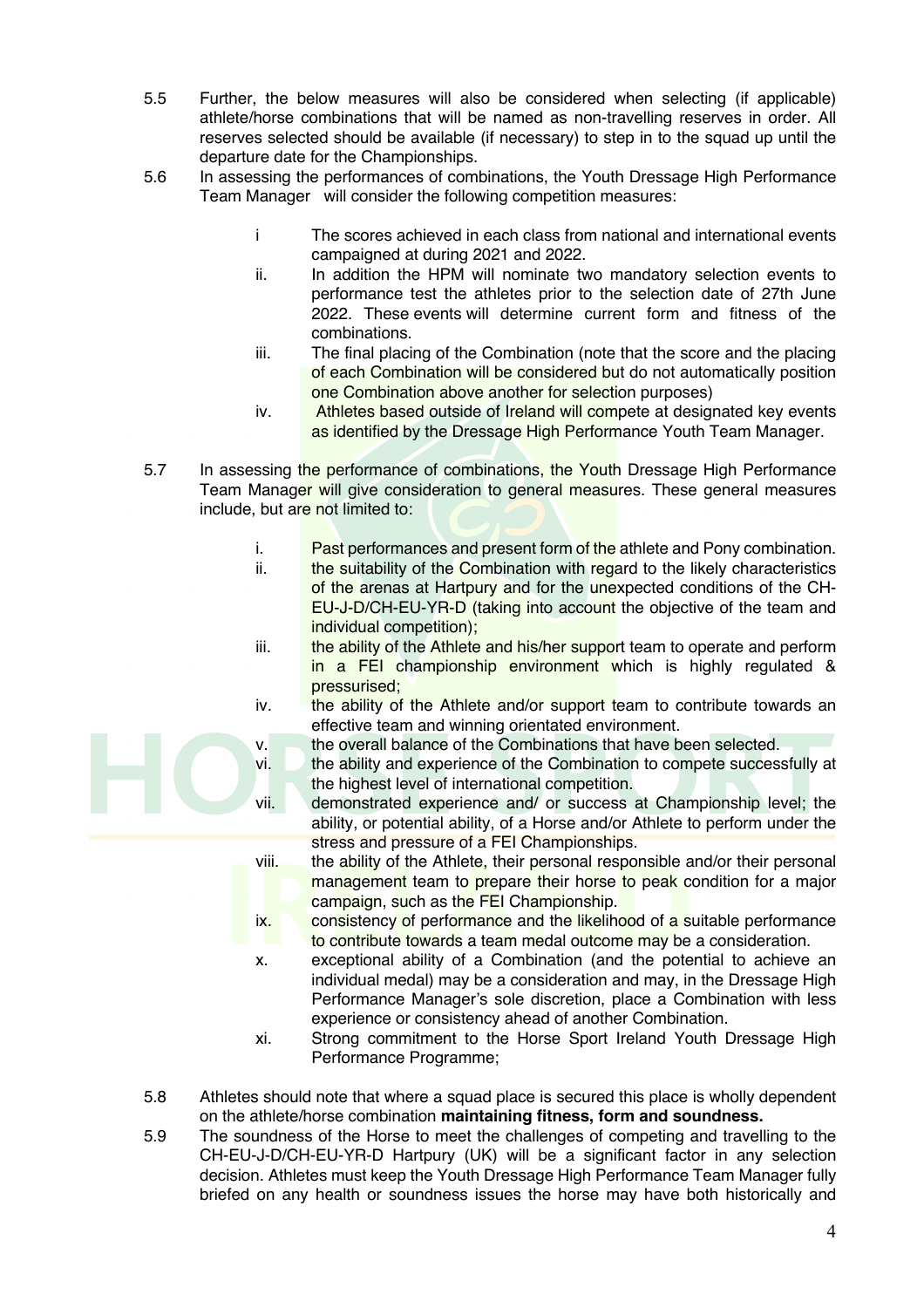throughout the selection period. From 27 **June 2022** all selected squad members must immediately inform the Youth Dressage High Performance Team Manager and Team Veterinarian of any illness or injury (however minor). Where it becomes apparent that a squad Horse is unsound, and/or that there was a non-disclosure relating to soundness, the Youth Dressage High Performance Team Manager reserves the right to remove that combination from the squad with immediate effect. The decision of the Youth Dressage High Performance Team Manager on advice from the Team Veterinarian is final.

- 5.10 Prior and subsequent to selection, the Youth Dressage High Performance Team Manager may undertake regular evaluations as to the combination's standard of fitness, their progress in training, their preparedness for the competition and their form (as a combination and on other horses). Any advices provided by the Team Veterinarian, support personnel may be utilised by the Youth Dressage High Performance Team Manager, where required. However, such evaluations shall be discretionary on the part of the Youth Dressage High Performance Team Manager.
- 5.11 Furthermore, the Youth Dressage High Performance Team Manager shall have the authority to remove a selected horse/athlete combination from the squad or as a reserve, where the selected and/or athlete has not maintained their fitness, standard of performance, form or any other performance related matter in which the Youth Dressage High Performance Team Manager considers important, which is not a standard comparable to that exhibited so as to gain selection to represent Ireland at the CH-EU-J-D/CH-EU-YR-D Hartpury (UK).
- 5.12 Athletes/personal management teams should note that the Youth Dressage High Performance Team Manager reserves the right not to accept an athlete combination where the athlete combination has not maintained form. The Youth Dressage Team Manager will consider form of such athlete combinations who have secured a place up to and including the date of selection for the Championships. The Youth Dressage Team Manager will apply the general measures criteria to such athlete combinations.
- 5.13 High Performance Squad training will be held at various times and dates throughout the season. Once the squad has been selected after 27 June 2022 training will commence for selected squad athletes.

# **SECTION VI FORCE MAJEURE**

- 6.1 In considering the performances of athletes at events or other attendances in line with this policy, the Youth Dressage High Performance Team Manager may, in her discretion, give weight to extenuating circumstances.
- 6.2 For the purposes of section 6.1 above, extenuating circumstances means an inability to compete, or perform at an optimum level arising from:
	- i. **Injury or illness**;
	- ii. Bereavement or personal misfortune, and/or;
	- iii. Any other factors reasonably considered by the Youth Dressage **High Team Performance Team Manager to constitute extenuating** circumstances;
- 6.3 Athletes unable to compete at events, trials or other attendances required under this policy must advise the Youth Dressage High Performance Team Manager by email of this fact and the reasons thereof as soon as practicable after the extenuating circumstances arise.
- 6.4 In the case of injury or illness, athletes may be required to undergo a medical examination by a doctor or doctor (s) nominated by Horse Sport Ireland. The Youth Dressage High Performance Team Manager reserves her right to remove an athlete where the designated medical officer deems the athlete unfit to compete, at the level which resulted in their selection for the CH-EU-J/D/CH-EU-YR-D.
- 6.5 A decision in each case of extenuating circumstances will be made by the Youth Dressage High Performance Team Manager on a case by case basis.

### **SECTION VII REMOVAL OF ATHLETES**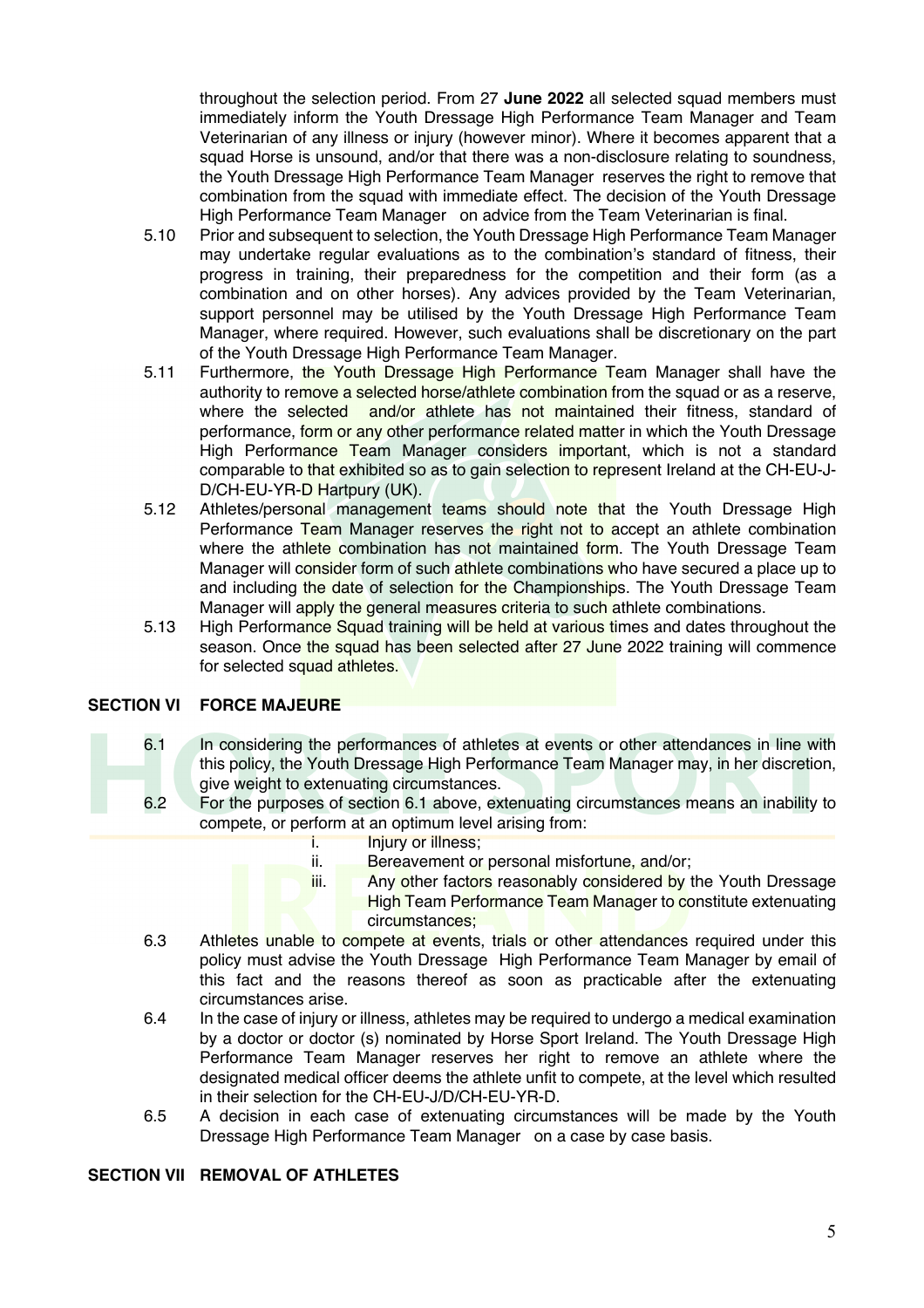- 7.1 An athlete shall be removed from squad selection (individual or team), non-travelling reserve selection, FEI Nominated Entries and/or FEI Final Entries by the Youth Dressage High Performance Team Manager pursuant clause 3.7, 4.7, 5.24, 5.26 & 6.4 above;
- 7.2 An athlete may be removed from squad selection (individual or team), non-travelling reserve selection, FEI Nominated Entries and/or FEI Final Entries for any of the following reasons, as determined by Horse Sport Ireland Sport Panel;
	- i. Notification of an adverse analytical finding following on from testing pursuant to the FEI & HSI Equine Anti-Doping Rules and Equine Controlled Medication Rules & FEI & Sport Ireland Human Anti-Doping Protocols;
	- ii. Violation of the FEI & HSI Equine Anti-Doping Rules and Equine Controlled Medication Rules & FEI & Sport Ireland Human Anti-Doping Protocols;
	- iii. Violation of the FEI Hypersensitivity Protocol;
	- iv. Violation or alleged violation of the FEI Sport Rules and Regulations, HSI General Rules and/or Policies;
	- v. Violation or alleged violation of the HSI Code of Conduct;

vi. Any action which could damage the reputation of the Sport or the

Country;

- 7.3 The Youth Dressage High Performance Team Manager reserves the right to refer any matter outlined in 7.2 above to the Horse Sport Ireland Sport Panel for determination.
- 7.4 A decision of the Horse Sport Ireland Sport Panel is final and binding.

# **SECTION VIII DISCLAIMERS**

- 8.1 These procedures are based on FEI General Regulations, applicable FEI Sport Rules. Dressage Ireland Rules as presently known and understood. However, Horse Sport Ireland enjoys exclusive jurisdiction over this Selection Policy. This athlete selection policy is based on the latest information available to HSI. However, the selections are always subject to unforeseen, intervening circumstances, and realistically may not have accounted for every possible contingency.
- 8.2 As such, this policy can be amended at any time by Horse Sport Ireland. Horse Sport Ireland reserves the right to amend or change the Selection Policy where necessary at any time in order to fulfil the objective of the Selection Policy. In the event, that Horse Sport Ireland is of the opinion, that such an amendment is necessary as a result of any change in any of the above stated rules, regulations and agreements, to give effect to the policy following discovery of a drafting error or oversight or for any other reason determined to be in the best interests of Horse Sport Ireland. Horse Sport Ireland shall not be responsible or liable in any way to anyone as a result of any such amendment.

Any queries with regard to the above athlete selection policy can be directed to the Youth Dressage High Performance Team Manager, Anne Marie Dunphy annemariedunphy@gmail.com or Susann Tschoerner High Performance Executive stschoerner@horsesportireland.ie /ENDS

### **Appendices Schedule**

| <b>Appendix 1</b> | Athlete Code of Conduct                            |
|-------------------|----------------------------------------------------|
| <b>Appendix 2</b> | <b>HSI Social Media Policy</b>                     |
| <b>Appendix 3</b> | HSI Medication & Anti-Doping Declaration & Logbook |